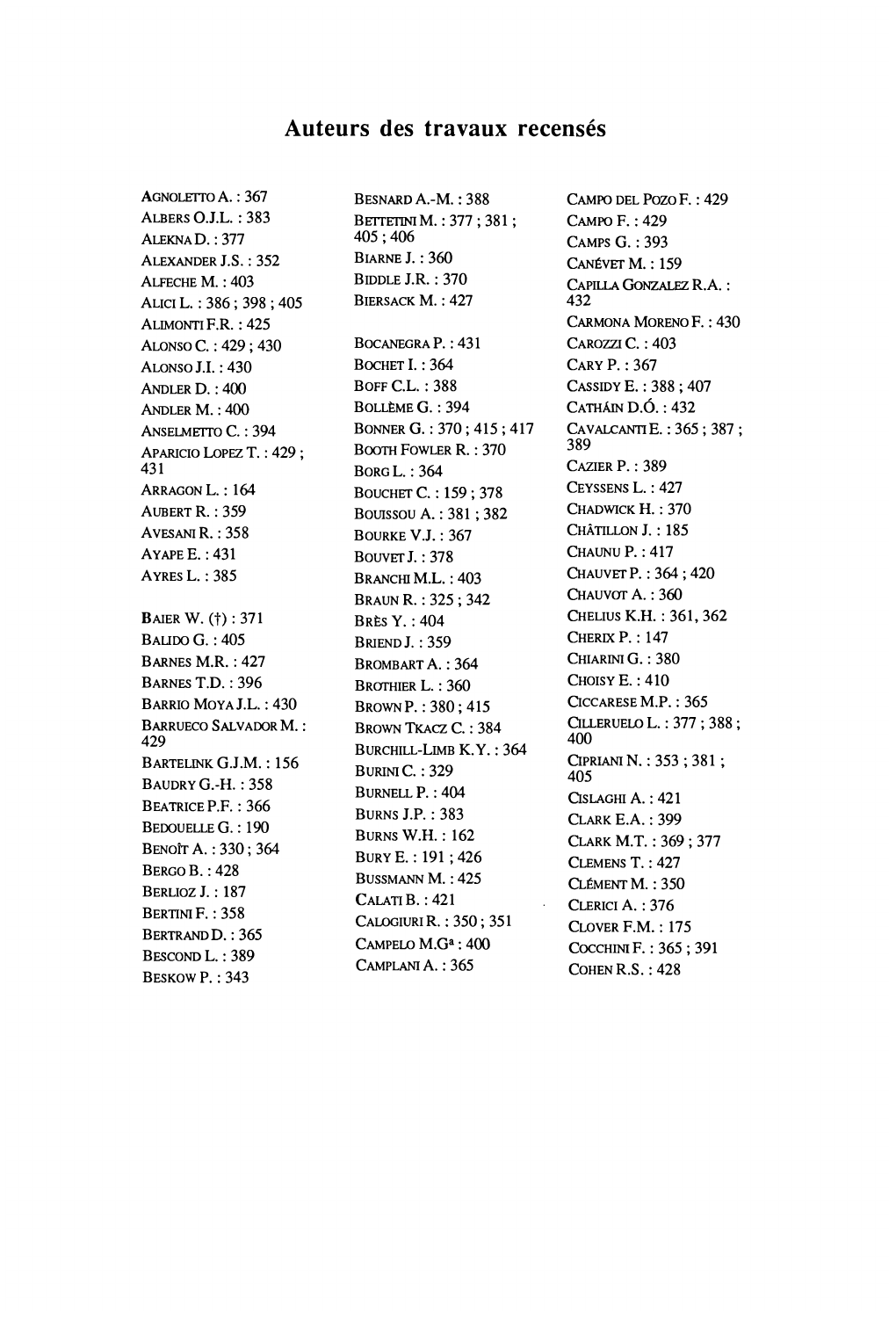FISCHER M.: 368

FISICHELLA R. : 419

**СОНМ Ј.: 407** COLLINS  $J. : 423$ COLOT B.: 383 **CONARD R.C.: 370** CONGAR Y.: 414 CONTRERAS E.: 377 CORLETO R.W.: 431 CORSINI E.: 365 CORTÉS A.: 429 COSTANTINI M.-L.: 335 COTHENET E.: 359 COURTHENAY W.J.: 356 COWDREY H.E.J.: 424 CREMASCOLI G.: 358 CRESPO  $S. : 431$ CRISTIANI M.: 398 CROUZEL H.: 155; 422 CUNNINGHAM A.: 370 **CURTI C.: 365** CUSCITO G.: 366 CUTINO M.: 402 D'ONOFRIO G.: 178 DAHAN G.: 184 DAL COVOLO E.: 366 DALMASSO G.: 403 DALY R.J.: 151 DASSMANN E.: 359; 360; 374 **DAVIES H.: 413** DE BEAUCÉ T.: 376 DE CAROLIS F.: 422 DE COURCELLES D. : 375 DE LUIS P.: 382 DE M. y NEREO SILANES O.: 360 DE MIJOLA E.: 375 DE VOGUE A.: 364 **DEBIÉ M.: 378** DECRET F.: 366; 372; 396; 398 DEKKERS E.: 392 DELAROCHE B.: 386 DELÉANI S.: 346 DEMEULENAERE R.: 392 DEN BOEFT J.: 149

DEN BOK N.: 404; 413; 414 DEPAOLI S.: 409 DERRIEN E.: 421 DÍAZ Y DÍAZ P.R.: 394 DIDIER B.: 332 DIERCKS G.F.: 328 **DIEZ J.R.: 428 DJUTH M.: 369** Dops M.: 380 DOIGNON J.: 383; 391; 393 DOLBEAU F.: 391 DOLBY MÚGICA Ma del C.: 407 DOUGHERTY R.J.: 368 **DRINE A.: 342** DRIVER C.B.: 352 DROBNER H.R.: 381 DROZDEK A.: 425 DUCLOUX A.: 395 DULAEY M.: 364 **DUNZLF.: 157** DUVAL Yvette: 360 **DUVAL Y.-M.: 358** EBBESEN S.: 409 **ECKERMANN W.: 427; 432** ELLIOTT J.K.: 145 **ELLUIN J.: 414** ENDERS M.: 427 ESTRADA B.: 429 ESTRADA L.: 431 EVANS G.R.: 370; 422  $ÉVIEUX P.: 164$ **FALOUE E.: 385** FATIO O.: 190 FATTORI M.: 403 FEIERTAG J.L.: 162 FELDMANN E.: 361; 362

FERNÁNDEZ VALLINA E.:

FERRARI Leo C.: 399

FERRISI P.A.: 405

**FILÉE F.: 364** 

**FINAN T.: 388** 

429

**FLAMANT J.: 360** FLANSBURG M.: 424 FOLLIET G.: 365; 392 **FÖLLMI B.A.: 425 FOLLON J.: 407** FONTAINE J.: 360 FORSCHNER M.: 371 FORTIN E.L.: 368; 381 **FOUKE D.C.: 367** FOULON C.: 364 FRAISSE-COUÉ C.: 360 FRANKOVICH L.F.: 420 **FRANSEN P.-I.: 392 FREDE H.J.: 361** FREDRIKSEN P. : 370 FREND W.H.C.: 351 FRUCHON P.: 197 FUMAROLI M.: 426 GALDEANO J.L.: 431 GALIMBERTI A.: 377 GALLICET E.: 417 GARCÍA J.: 364: 419 GARGANO I.: 421 GASPAROTTO P.M.: 400 **GASSER S.: 364** GEERLINGS W.: 361; 362; 380; 427; 428 **GÉHIN P.: 160** GERMAIN É.: 364 **GIEGEL G.: 427 GIELIS M.: 426** GIORELLO G.: 406 GIRARDI M.: 365 GIRGENTI G.: 397 **GNILKA C.: 394 GODET J.: 415 GONZALEZ CUELLAS T.: 430** GONZÁLEZ I.: 429 GONZÁLEZ J.L.: 347; 412 GONZÁLEZ S.: 425 **GONZÁLEZ VELASCO M.:** 429

## 434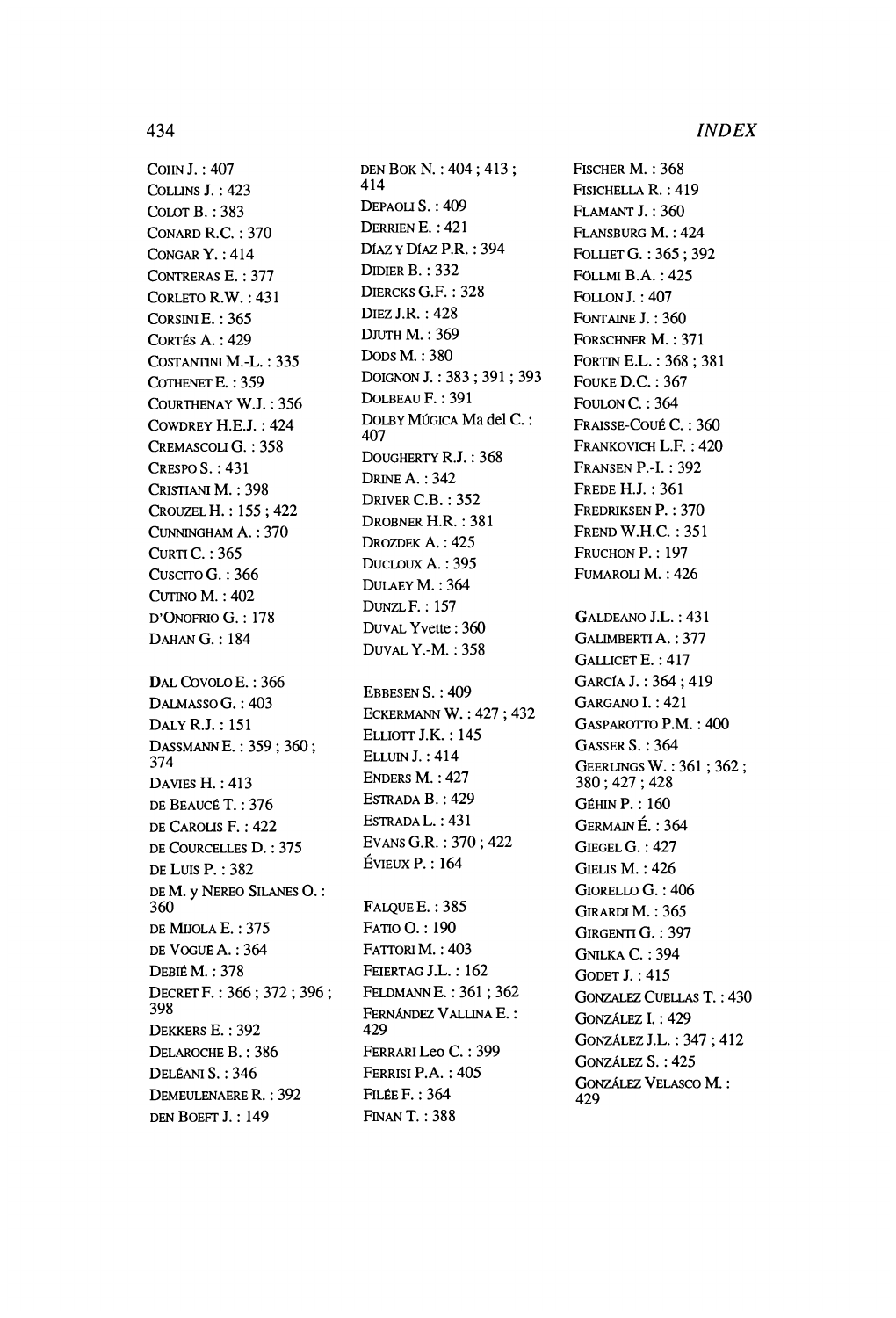### *INDEX* 435

GOODMAN M. : 396 GOULET R. : 363 GRANDJEAN M.: 181 GRECH P. : 366 GREEN R.P.H. : 378 ; 384 GROSSI V. : 371; 405; 412 GRYSONR. : 391 **GUIRAU J.M.: 430** GUISSARD L. : 364 GUNNR. : 381 GUNTON CE. : 413 GUY J.-C. : 170 GUYON J. : 360 HACKETT B. : 372 HACKETT J. : 423 HALL B.W. : 341 **HALTON Th.: 373** HAMMAN A.-G. : 159 ; 365 ; 378 **HANKEY W.J.: 425** HANNOUN H. : 376 HANSCHMIDT A. : 371 HANSEN D. : 432 **HAREN M.: 421** HARRISON C. : 407 HAYSTRUP H. : 388 HEFT J.L.: 367; 368 Hélène-Marie Sr. : 364 HENDRICKX J.-P.: 359 HENNIGAN T.J. : 420 HENTSCHEL F. : 404 HERBENICKR. : 367 ; 368 ; 369 HEREDIA SORIANO A. : 429 HERRERA R.M. : 333 ; 390 HERZOG R. : 172 ; 361 ; 362 HIESEY PAGELS E. : 370 HILHORST A. : 149 HILLE. : 381 HILLENAAR H. : 427 HITCHNER R.B.: 367 HÖDLL. : 371 HOENEN MJ.F.M. : 371 HOFFMAN D.L. : 348

 $HORN C. : 401 : 409$ HORST U. : 371 HUANG Y. : 368 HUCKER B.U. : 372 HUNT T.: 392 **HÜNTELMANN R. : 400**  HUNTER D. : 383 INGLEBERT H. : 393 INGLIS J. : 369 ; 403 **ITURBE A. : 429**  JACKSON I.: 369 JARAMILLO ESCUTIA R. : 430 JECK U.R. : 401 JOHNSON P.A. : 367 KAESTLIJ.-D. : 147 KAMPTNER M. : 353 KANNENGIESSER C. : 398 KARAYIANNIS V. : 187 KATAYANAGI E. : 383 **КАТО Т.: 384** KAUFMAN P.I. : 395 KEDAR B. : 424 KELLY J.: 421 KENISL. : 426; 427 KESSLER A. : 333 ; 334 ; 344 KINGDON R.M. : 370 **KINZIG W.: 347 KISIEL T.: 369** KLASVOGT P.: 161 KLEFFMANNT. :414 KLEINHENZ C.: 370 KLÖCKENERM. : 361 ; 362 KNAPEJ. : 371 KNOCHW. : 371 KOPREK I. : 406 KosTKA S. : 429 KRANZ G. : 375 KRIEGER G. : 371 KRIES D. : 381 KRÜMMELA. : 370; 371 ; 427 ; 432

KUROPKAJ. : 371 KURZW. :419 LABBÉ Y. : 387 LÄCHELE R. : 419; 420 LACHMAN F. : 428 LADARIAL.F. : 412; 414 LAMBERIGTS M. : 393 ; 426 ; 427 LANCELS. : 361 ; 362 LANGA P. : 392 LANGSHORT P.: 427 LANZI Ν. : 425 LAUDER R. : 406 LAWLESS G. : 370 ; 383 ; 428 LAZCANO R. : 429 ; 430 ; 431 LE BOULLUEC A. : 365 LEBRECHT SCHMIDT P. : 172 **LÉCRIVAIN P. : 412** LEGRAS M. : 396 LEMOINE F. : 370 LEMOINE M. : 397 LEONARDI C.: 358 LESCHKJ. : 371 LETTIERIG. : 366; 399 LIBERA P. : 419 LIEBS D. : 396 LIENHARD J.T. : 370 ; 397 ; 417 LINDBERG D.C.: 370 LLORDEN A. (t) : 430 LO CICERO C.: 337 LÖHRERM. : 414; 420 LÓPEZ EiSMAN A.J. : 382 Lo PIPARO F. : 408 Losrro W.F. : 368 LÖSSL J. : 383  $LUBINB. : 364$ LUNDT B. : 425 LUONGO G. : 366 MACHIELSEN I.: 363 MADEC G.: 361; 362; 364; 378 ; 380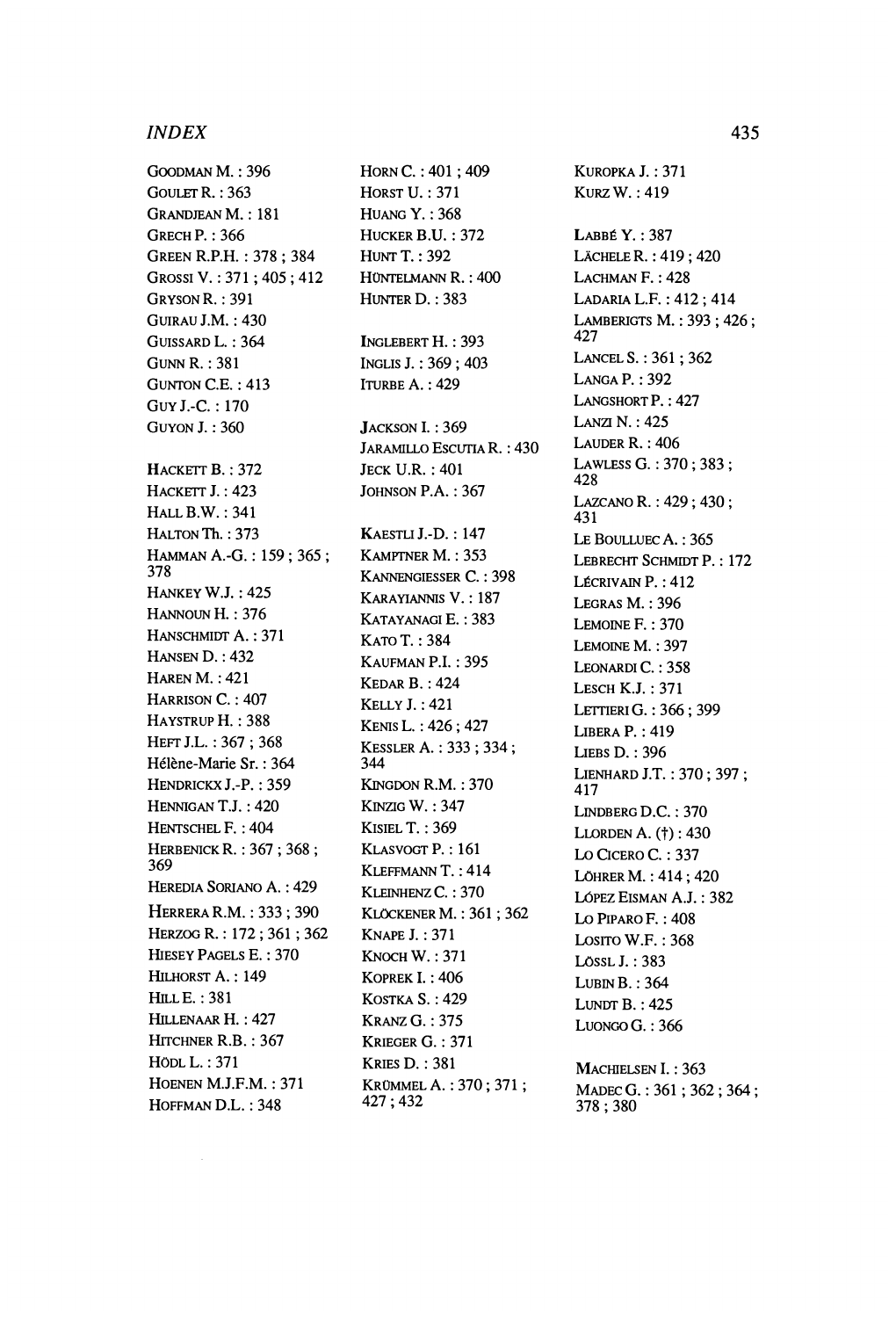MALINGREY A.-M. : 160 MALLARD W. : 407 MANDOUZE A. : 383 ; 386 MANFERDINI T. : 409 MARA M.G.: 379; 391; 417 MARAFIOTTI D.: 390 MARAVAL P.: 360 MARÍN L. : 429 MARKUS R.A. : 372 ; 402 MARTELET G.: 414 MARTÍNEZ CUESTA Á. : 430 MASCHIO G. : 422  $M$ ATHON $G. : 358$ MATTIOLI U. : 168 ; 394 MAYER C. : 361 ; 362 ; 371 ; 420 MAYEUR J.-M. : 360 MAZIÈRES J.-P. : 331 MAZZOLENID. : 366 MAZZUCCO C.: 365 McEvoy J.: 407 MCGUIRE B.P. : 395 MCKECHNIE P.: 345 MEENS R. : 392 MEIS A. : 415 MEIS WÖRMER A. : 390 MÉNDEZ VALENCIA M.A. : 430 MENDOZA M.: 430 **MENGHIM.: 333** MERINO P. : 336 MERTENS C. : 427 MERTON T.: 380 MEUNIER Β. : 191 ; 426 MICAELLI C.: 352 MIJNLIEFF E.M. : 427 MILLER P.C. : 345 MOJSISCH B.: 371 MONFRIN F. : 360 MONIER R. : 164 MONTEVERDEF. : 381 MORIONES F. : 430 MOSSER D.N. : 368 ; 370 ΜοττAIS J.-M. : 364 MÜLLER Earl : 385

MÜLLER H. : 394 MÜLLER C. : 419 MUNIER Ch. : 330 MURPHY A. : 403 ; 422 NALDINI M.: 367; 386 NAVARRA L. : 365 NAZZAROA.V. :365 **NEES L. : 393** NEUSCH M. : 364 ; 420 NEVEU Β. : 193 ; 196 ; 426 NICHOLS A. : 425 NORELLI E. : 365 O'COLLINSG. :370 O'CONNELL RJ. : 370 O'DALYG. : 361; 362 O'DONNEL J.O.: 413 O'MEARAJJ. :373 OLNEY J. : 427 ORBE A. : 366 OROZ RETAJ.: 405; 417 OSBORN E.F.: 366 OTRANTO G. : 367 PACIONI V.: 405 PADOVA J.F. : 354 PADOVESEL. : 366; 381 PANEDAS GALINDO J. I. : 432 PANG A.A. : 416 PANI G. : 423 PANIAGUA PEREZ J. : 429 PANIMOLLE S.: 365 PARENTE F.: 365 PÉDEN-GODEFROIM. : 378 PEÑA R. : 377 PÉPIN J. : 403 PEREIRAS FERNÁNDEZ M<sup>a</sup> L. : 431 PERETTO E. : 340 ; 365 PEREZ DE LABORDA A. : 385 PEREZ VIÑA M. del C. : 431 PERKINS J.B. : 345 PERRET J.: 388 PERRINM. : 360; 417

PERRONE L.: 366 PESCE M. : 365 PETIT J.-F.: 364; 428 PFEIFFER M.: 415 PICCALUGAG. : 366; 387; 398 PICCOLOMINI R. : 398 ; 405 PIERETTI A.: 377; 405 PIETRI Ch.: 360 PIETRI L. : 360 PIKAZA X.: 360 PINELLIL.: 358 PINHEIRO L.A.: 431 PIZZANIU. :378 P1ZZOLAT0L.F. : 366 ; 380 ; 389 PLAZANET-SIARRIN.: 331 POIRIER M. : 334 POLLASTRI Α.: 366; 384; 419 POSSET F. : 424 POWER K.E. : 417 POWERS PJ.C. : 368 PRANGER M.B. : 427 PRINZIVALLI E.: 366 QUACQUARELLI A.: 365

QUELLET Η. : 335 QUINNJ. :416

RACKETT M.R. : 383 RAIKAS K.K. : 387 RATTTJ. :370 REALE G. : 381 REBENICH S. : 352 REBILLARD È. : 418 REINHARDT Κ.: 371; 429 REMELE Κ. : 427 REMONDI G. : 421 REMY G. : 364 RENNA T. : 422 RESTA BARILE A. : 353 RETTIGJ.W. : 381 REVAULTD'ALLONES M. : 400 REVENTLOWH. : 388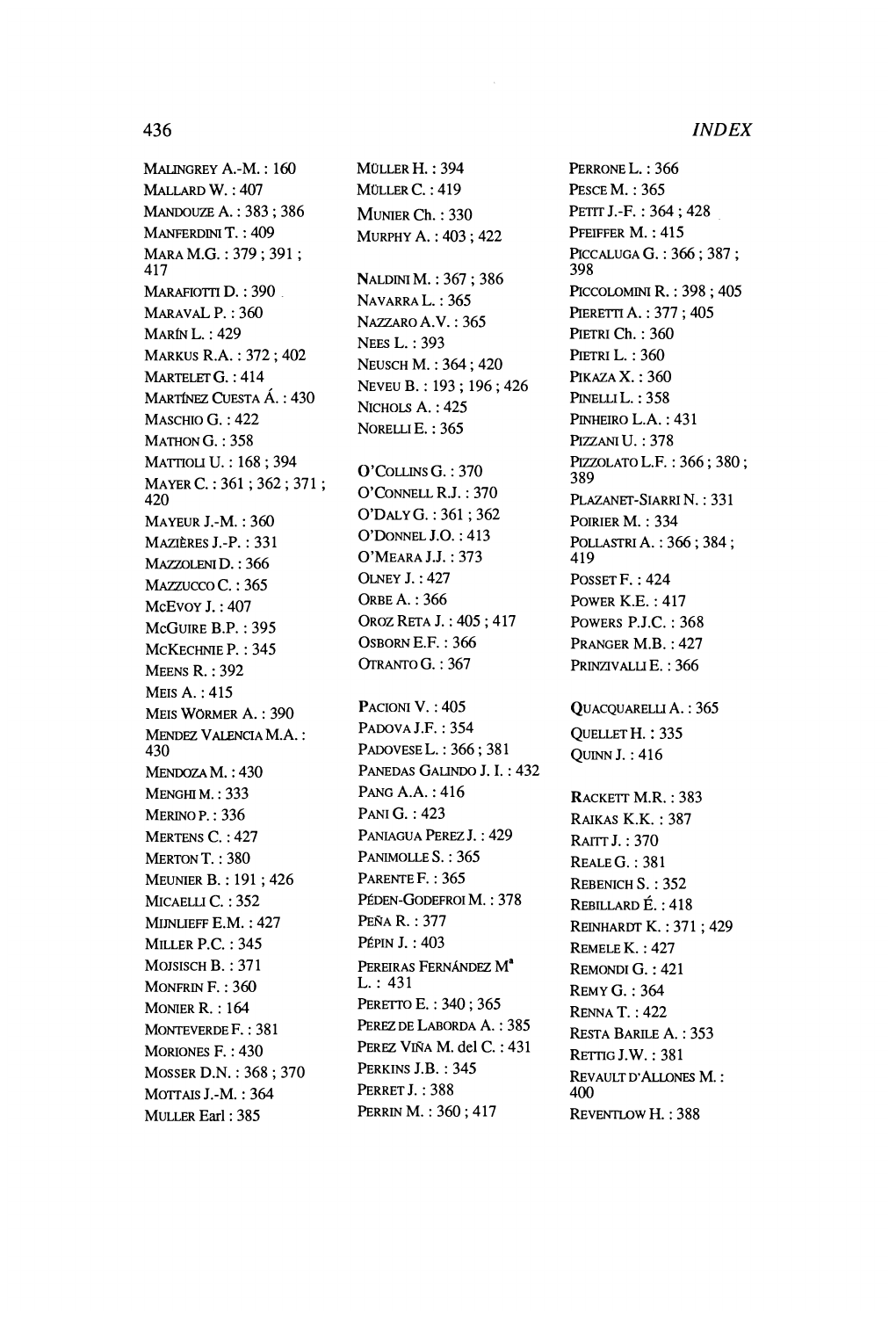### *INDEX* 437

REYDELLETM. : 176 RICHEY L.B.: 397 RICKLIN T. : 334 RIDDER T. : 368 RIEF J. : 403 RIES J. : 366; 398 RINCÓN GONZÁLEZ A. : 409 RINGT.G. : 371; 388 RIST J.M.: 401 RIUS-CAMPS J. : 365 RIVES J.B. : 337 ; 396 RODOMONTI A. : 387 ROEGIERS J. : 427 ROMERO POSE E. : 365 RONDEAU M.-J. : 417 ROSEMANN P.W.: 413 ROSSI P. :400 ROTELLE J.E. : 381 ROTEN LG. : 367 RUEF H. : 409 RUGGIERO F. : 335 RUNCIE R. : 370 RYBAT. :417 SAARINEN R. : 425 SAGGHY M.: 423 SALAMA P. : 393 SALAMITO J.-M. : 360 SALMANNE. : 414; 420 SALMONA Β.: 409 SALVANIA R. : 432 SANCHEZ HERNÁNDEZ M<sup>ª</sup> L. : 431 SÁNCHEZ PÉREZ J.P. : 429 SAXERV. : 344; 354; 360 SCALIA G.: 358 SCHEERIN D.: 383 SCHINDLER A. : 361 ; 362 SCHLABACH G.W. : 417 SCHMALENBERG G. : 419 ; 420 SCHNAUBELT J.: 389: 390: 406 ; 415 ; 416 ; 417 ; 419 ; 421 ; 422 ; 423 ; 424 SCHNEIDER T.: 395 SCHOORS A. : 393

SCHRAMA M.: 371; 420; 426 ; 427 SCHUMANN M. : 173 ; 402 SCHÜNGEL-STRAUMANNH.: 395 SCICOLONE<sup>L</sup>: SCIUTO I.: 405 SCORZA BARCELLONA F. : 366 SEAGRAVES R. : 351 SECKLER M. : 380 SEIDENGART J.: 407 SELINGER R. : 339 SELLIER P. : 426 SERRATO GARRIDO M. : 395 SESBOUÉ B.: 347: 412 SHEED F.J.: 380 SICARDP. : 185 SIEBACH J. : 382 SIERRA DE LA CALLE Β. : 430 SIMONETTI M. : 168 ; 365 ; 366 ; 380 ; 384 ; 387 ; 389 ; 391; 394; 398; 399; 423 SINISCALCO P. : 365 ; 384 ; 387 ; 389 ; 391 ; 398 ; 399 ; 423 SMALBRUGGE M.A. : 415 SMOLAK K. : 397 SOETARDM. : 173; 397; 402 SOLIGNAC A. : 397 SORDI M.: 394 SPANNEUT M. : 173 STALIORAITYTE V. : 377 STAMMKÖTTER F.-B. : 371 STEEL C. : 418 STEFB. :412 STEINHAUSER Κ. : 392 STEINMANN W.: 162 STOL'ARQV A.A. : 379 STROBEL K.: 338 STUDERB. : 366; 385; 386 ; 399 ; 413 SWEENEY L. : 416 SZUMILEWICZ-LACHMAN I. : 428

TASINATO M. : 402 TESKE R.J. : 367 ; 416 TESTONI O. : 393 TEUBER B. : 428 THÖNNES H.W.: 348 TIBILETTI C.: 349 TKACZM.W. : 381 TONNA-BARTHET A. : 424 TORNATORA A. : 334 TORREALLA J.-M.: 336 TORTORELU K.M. : 382 TOSCHI A. : 148 Το AR PAZ F.J. : 388 TOWNEY V. : 388 TREVUANO ETCHEVERRÍA R.: 377 TRONCARELLI F. : 406 TRUNDLE R.C. : 402 TURCAN R. : 343 TURRADO A. : 360 UGENTI V. : 342 ; 365 URÎBARRI BILBAO G. : 350 VALLEJO GONZÁLEZ I. : 429 VANBAVELTJ. : 371; 391 VAN DE WIEL C.: 430 VAN DER LOF L.J.: 336; 389 VAN DER ZWAAG K. : 374 VAN DEUN P.: 393 VAN DEUSEN N. : 369 VAN EIJLE.J.M.: 427 VAN FLETEREN F. : 389 ; 390 ; 406 ; 415 ; 416 ; 417 ; 419 ; 421 ; 422 ; 423 ; 424 VAN LIERDE C.: 389 VANOORTJ. : 166 VAN REISEN H.: 374; 390 VANNESTE A. : 415 ; 426 VANNIER M.-A. : 364 ; 398 VAUCHEZ A.: 181; VECCHIO S. : 408 VENARD M. : 360 VERBRAKEN P.-P. (f) : 392 VERCRUYSSE J.E. : 426